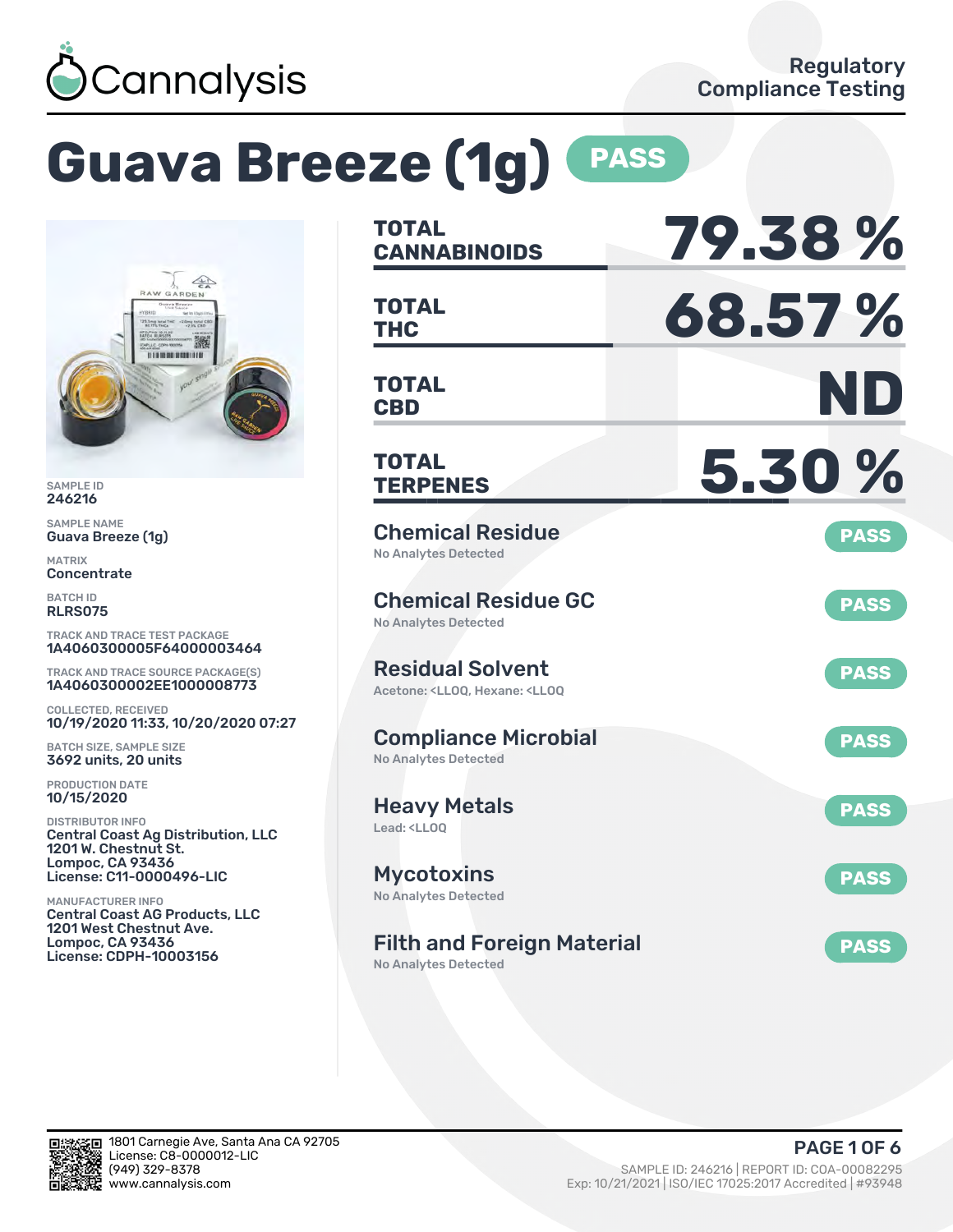

### CANNABINOID ANALYSIS

Total THC,CBD value(s) have been decarboxylated.

| TOTAL THC:          | 685.7 mg/g (68.57 %), 685.7 mg per package |
|---------------------|--------------------------------------------|
| TOTAL CBD:          | ND.                                        |
| TOTAL CANNABINOIDS: | 793.8 mg/g (79.38 %)                       |

UNIT OF MEASUREMENT: Milligrams per Gram(mg/g)

| <b>ANALYTE</b>         | <b>RESULT</b>        | LOD    | <b>LLOO</b> | <b>ANALYTE</b>   | <b>RESULT</b>         | <b>LOD</b> | LL <sub>00</sub> |
|------------------------|----------------------|--------|-------------|------------------|-----------------------|------------|------------------|
| THCa                   | 736.7 mg/g (73.67 %) | 0.2000 | 0.4000      | CBD <sub>v</sub> | <b>ND</b>             | 0.2000     | 0.4000           |
| D9THC                  | 39.58 mg/g (3.958 %) | 0.2000 | 0.4000      | CBGa             | 13.12 mg/g (1.312 %)  | 0.2000     | 0.4000           |
| D8THC                  | ND                   | 0.2000 | 0.4000      | CBG              | 4.408 mg/g (0.4408 %) | 0.2000     | 0.4000           |
| <b>THC<sub>v</sub></b> | <b>ND</b>            | 0.2000 | 0.4000      | CBN              | <b>ND</b>             | 0.2000     | 0.4000           |
| CBDa                   | <b>ND</b>            | 0.2000 | 0.4000      | CBC              | <b>ND</b>             | 0.2000     | 0.4000           |
| <b>CBD</b>             | ND.                  | 0.2000 | 0.4000      |                  |                       |            |                  |
|                        |                      |        |             |                  |                       |            |                  |

#### ADDITIONAL INFORMATION

| Method:              | SOP-TECH-001 | Sample Prepped: 10/20/2020 17:01  | Sample Approved: 10/21/2020 12:08  |  |
|----------------------|--------------|-----------------------------------|------------------------------------|--|
| Instrument: UPLC-DAD |              | Sample Analyzed: 10/20/2020 17:12 | Prep-Analytical Batch: 22323-17177 |  |



### TERPENE ANALYSIS

| UNIT OF MEASUREMENT: | Milligrams per Gram(mg/g) |
|----------------------|---------------------------|
|----------------------|---------------------------|

| <b>ANALYTE</b>   | <b>RESULT</b>                                                                                                                     | <b>LOD</b> | <b>LLOQ</b> | <b>ANALYTE</b>         | <b>RESULT</b>                                      | LOD    | <b>LLOQ</b> |
|------------------|-----------------------------------------------------------------------------------------------------------------------------------|------------|-------------|------------------------|----------------------------------------------------|--------|-------------|
| 3-Carene         | <b>ND</b>                                                                                                                         | 0.5000     | 1.000       | Alpha bisabolol        | 2.034 mg/g $(0.2034\%)$                            | 0.5000 | 1.000       |
| Alpha cedrene    | <b>ND</b>                                                                                                                         | 0.5000     | 1.000       | Alpha humulene         | 4.372 mg/g $(0.4372%)$                             | 0.5000 | 1.000       |
| Alpha pinene     | <ll0q< td=""><td>0.5000</td><td>1.000</td><td>Alpha terpinene</td><td><b>ND</b></td><td>0.5000</td><td>1.000</td></ll0q<>         | 0.5000     | 1.000       | Alpha terpinene        | <b>ND</b>                                          | 0.5000 | 1.000       |
| Alpha terpineol  | 1.300 mg/g $(0.1300\%)$                                                                                                           | 0.3300     | 0.6500      | Beta caryophyllene     | 12.96 mg/g (1.296 %)                               | 0.5000 | 1.000       |
| Beta myrcene     | 12.48 mg/g (1.248 %)                                                                                                              | 0.5000     | 1.000       | Beta pinene            | <ll0q< td=""><td>0.6100</td><td>1.210</td></ll0q<> | 0.6100 | 1.210       |
| Borneol          | <b>ND</b>                                                                                                                         | 0.5000     | 1.000       | Camphene               | <b>ND</b>                                          | 0.5000 | 1.000       |
| Camphor          | <b>ND</b>                                                                                                                         | 0.5000     | 1.000       | Caryophyllene oxide ND |                                                    | 0.5000 | 1.000       |
| Cedrol           | <b>ND</b>                                                                                                                         | 0.5000     | 1.000       | Cis nerolidol          | <b>ND</b>                                          | 0.5000 | 1.000       |
| Eucalyptol       | <b>ND</b>                                                                                                                         | 0.5000     | 1.000       | Fenchol                | 1.767 mg/g (0.1767 %)                              | 0.5000 | 1.000       |
| Fenchone         | <b>ND</b>                                                                                                                         | 0.5000     | 1.000       | Gamma terpinene        | <b>ND</b>                                          | 0.5000 | 1.000       |
| Gamma terpineol  | ND.                                                                                                                               | 0.1000     | 0.2100      | Geranyl acetate        | <b>ND</b>                                          | 0.5000 | 1.000       |
| Guaiol           | 2.063 mg/g $(0.2063\%)$                                                                                                           | 0.5000     | 1.000       | Isoborneol             | <b>ND</b>                                          | 0.5000 | 1.000       |
| Isopulegol       | <b>ND</b>                                                                                                                         | 0.5000     | 1.000       | Limonene               | 6.378 mg/g $(0.6378\%)$                            | 0.5000 | 1.000       |
| Linalool         | 2.757 mg/g (0.2757 %)                                                                                                             | 0.5000     | 1.000       | Menthol                | <b>ND</b>                                          | 0.5000 | 1.000       |
| Ocimene 1        | <lloq< td=""><td>0.1600</td><td>0.3100</td><td>Ocimene 2</td><td>5.643 mg/g (0.5643 %)</td><td>0.3500</td><td>0.6900</td></lloq<> | 0.1600     | 0.3100      | Ocimene 2              | 5.643 mg/g (0.5643 %)                              | 0.3500 | 0.6900      |
| P-cymene         | <b>ND</b>                                                                                                                         | 0.5200     | 1.050       | P-mentha-1,5-diene ND  |                                                    | 0.5000 | 1.000       |
| Pulegone         | <b>ND</b>                                                                                                                         | 0.5000     | 1.000       | Sabinene               | <b>ND</b>                                          | 0.5000 | 1.000       |
| Sabinene hydrate | <b>ND</b>                                                                                                                         | 0.5000     | 1.000       | Terpinolene            | <ll0q< td=""><td>0.5000</td><td>1.000</td></ll0q<> | 0.5000 | 1.000       |
|                  | Trans beta farnesene1.283 mg/g (0.1283 %)                                                                                         | 0.5000     | 1.000       | Trans geraniol         | <b>ND</b>                                          | 0.5000 | 1.000       |
| Trans nerolidol  | <b>ND</b>                                                                                                                         | 0.5000     | 1.000       | Valencene              | <b>ND</b>                                          | 0.5000 | 1.000       |

#### ADDITIONAL INFORMATION

| Method:     | SOP-TECH |
|-------------|----------|
| Instrument: | GC-MS-FI |

Method: SOP-TECH-027 Sample Prepped: 10/20/2020 16:27 Sample Approved: 10/21/2020 11:46 Prep-Analytical Batch: 22342-17168



1801 Carnegie Ave, Santa Ana CA 92705 License: C8-0000012-LIC<br>(949) 329-8378

#### PAGE 2 OF 6

(949) 329-8378 SAMPLE ID: 246216 | REPORT ID: COA-00082295 Exp: 10/21/2021 | ISO/IEC 17025:2017 Accredited | #93948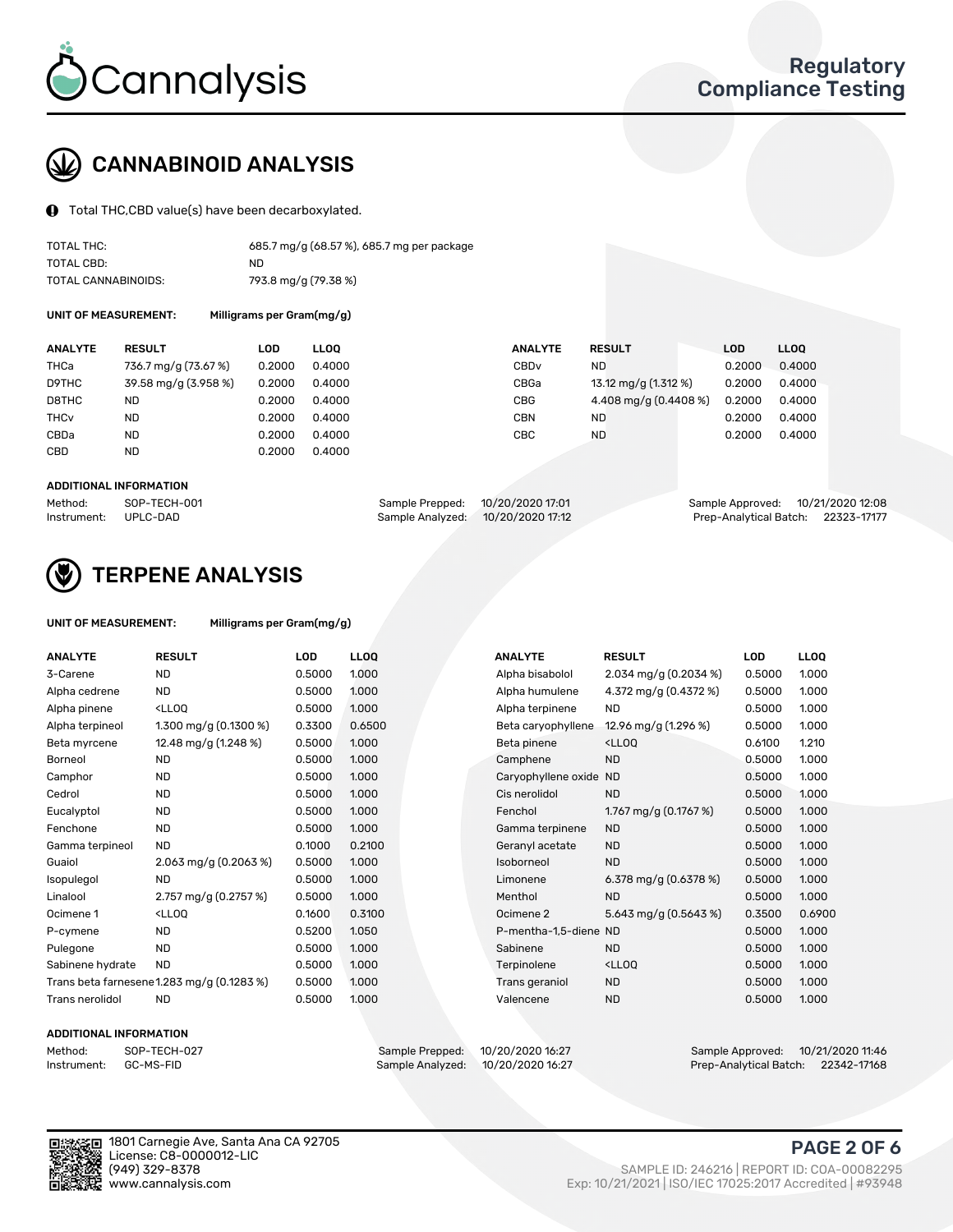

### CHEMICAL RESIDUE ANALYSIS PASS

UNIT OF MEASUREMENT: Micrograms per Gram(ug/g)

| <b>ANALYTE</b>  | <b>RESULT</b> | LOD    | <b>LLOO</b> | <b>ACTION LEVEL</b> |      | <b>ANALYTE</b>      | <b>RESULT</b> | LOD    | <b>LLOQ</b> | <b>ACTION LEVEL</b> |      |
|-----------------|---------------|--------|-------------|---------------------|------|---------------------|---------------|--------|-------------|---------------------|------|
| Abamectin       | <b>ND</b>     | 0.0200 | 0.0400      | 0.1000              | Pass | Acephate            | <b>ND</b>     | 0.0200 | 0.0400      | 0.1000              | Pass |
| Acequinocyl     | <b>ND</b>     | 0.0200 | 0.0400      | 0.1000              | Pass | Acetamiprid         | <b>ND</b>     | 0.0200 | 0.0400      | 0.1000              | Pass |
| Aldicarb        | <b>ND</b>     | 0.0200 | 0.0400      | 0.0                 | Pass | Azoxystrobin        | <b>ND</b>     | 0.0200 | 0.0400      | 0.1000              | Pass |
| Bifenazate      | <b>ND</b>     | 0.0200 | 0.0400      | 0.1000              | Pass | <b>Bifenthrin</b>   | <b>ND</b>     | 0.0200 | 0.0400      | 3.000               | Pass |
| <b>Boscalid</b> | <b>ND</b>     | 0.0200 | 0.0400      | 0.1000              | Pass | Carbaryl            | <b>ND</b>     | 0.0200 | 0.0400      | 0.5000              | Pass |
| Carbofuran      | <b>ND</b>     | 0.0200 | 0.0400      | 0.0                 | Pass | Chlorantraniliprole | <b>ND</b>     | 0.0200 | 0.0400      | 10.00               | Pass |
| Clofentezine    | <b>ND</b>     | 0.0200 | 0.0400      | 0.1000              | Pass | Coumaphos           | <b>ND</b>     | 0.0200 | 0.0400      | 0.0                 | Pass |
| Cyfluthrin      | <b>ND</b>     | 0.4000 | 1.000       | 2.000               | Pass | Cypermethrin        | <b>ND</b>     | 0.4000 | 1.000       | 1.000               | Pass |
| Daminozide      | <b>ND</b>     | 0.0200 | 0.0400      | 0.0                 | Pass | Diazinon            | <b>ND</b>     | 0.0200 | 0.0400      | 0.1000              | Pass |
| Dichlorvos      | <b>ND</b>     | 0.0200 | 0.0400      | 0.0                 | Pass | Dimethoate          | <b>ND</b>     | 0.0200 | 0.0400      | 0.0                 | Pass |
| Dimethomorph    | <b>ND</b>     | 0.0200 | 0.0400      | 2.000               | Pass | Ethoprophos         | <b>ND</b>     | 0.0200 | 0.0400      | 0.0                 | Pass |
| Etofenprox      | <b>ND</b>     | 0.0200 | 0.0400      | 0.0                 | Pass | Etoxazole           | <b>ND</b>     | 0.0200 | 0.0400      | 0.1000              | Pass |
| Fenhexamid      | <b>ND</b>     | 0.0200 | 0.0400      | 0.1000              | Pass | Fenoxycarb          | <b>ND</b>     | 0.0200 | 0.0400      | 0.0                 | Pass |
| Fenpyroximate   | <b>ND</b>     | 0.0200 | 0.0400      | 0.1000              | Pass | Fipronil            | <b>ND</b>     | 0.0400 | 0.1000      | 0.0                 | Pass |
| Flonicamid      | <b>ND</b>     | 0.0200 | 0.0400      | 0.1000              | Pass | Fludioxonil         | <b>ND</b>     | 0.0200 | 0.0400      | 0.1000              | Pass |
| Hexythiazox     | <b>ND</b>     | 0.0200 | 0.0400      | 0.1000              | Pass | Imazalil            | <b>ND</b>     | 0.0200 | 0.0400      | 0.0                 | Pass |
| Imidacloprid    | <b>ND</b>     | 0.0200 | 0.0400      | 5.000               | Pass | Kresoxim methyl     | <b>ND</b>     | 0.0200 | 0.0400      | 0.1000              | Pass |
| Malathion       | <b>ND</b>     | 0.0200 | 0.0400      | 0.5000              | Pass | Metalaxyl           | <b>ND</b>     | 0.0200 | 0.0400      | 2.000               | Pass |
| Methiocarb      | <b>ND</b>     | 0.0200 | 0.0400      | 0.0                 | Pass | Methomyl            | <b>ND</b>     | 0.0200 | 0.0400      | 1.000               | Pass |
| Mevinphos       | <b>ND</b>     | 0.0200 | 0.0400      | 0.0                 | Pass | Myclobutanil        | <b>ND</b>     | 0.0200 | 0.0400      | 0.1000              | Pass |
| Naled           | <b>ND</b>     | 0.0200 | 0.0400      | 0.1000              | Pass | Oxamyl              | <b>ND</b>     | 0.0200 | 0.0400      | 0.5000              | Pass |
| Paclobutrazol   | <b>ND</b>     | 0.0200 | 0.0400      | 0.0                 | Pass | Permethrins         | <b>ND</b>     | 0.0400 | 0.1000      | 0.5000              | Pass |
| Phosmet         | <b>ND</b>     | 0.0200 | 0.0400      | 0.1000              | Pass | Piperonyl butoxide  | <b>ND</b>     | 0.0200 | 0.0400      | 3.000               | Pass |
| Prallethrin     | <b>ND</b>     | 0.0200 | 0.0400      | 0.1000              | Pass | Propiconazole       | <b>ND</b>     | 0.0200 | 0.0400      | 0.1000              | Pass |
| Propoxur        | <b>ND</b>     | 0.0200 | 0.0400      | 0.0                 | Pass | Pyrethrins          | <b>ND</b>     | 0.0200 | 0.0400      | 0.5000              | Pass |
| Pyridaben       | <b>ND</b>     | 0.0200 | 0.0400      | 0.1000              | Pass | Spinetoram          | <b>ND</b>     | 0.0200 | 0.0400      | 0.1000              | Pass |
| Spinosad        | <b>ND</b>     | 0.0300 | 0.0700      | 0.1000              | Pass | Spiromesifen        | <b>ND</b>     | 0.0200 | 0.0400      | 0.1000              | Pass |
| Spirotetramat   | <b>ND</b>     | 0.0200 | 0.0400      | 0.1000              | Pass | Spiroxamine         | <b>ND</b>     | 0.0200 | 0.0400      | 0.0                 | Pass |
| Tebuconazole    | <b>ND</b>     | 0.0200 | 0.0400      | 0.1000              | Pass | Thiacloprid         | <b>ND</b>     | 0.0200 | 0.0400      | 0.0                 | Pass |
| Thiamethoxam    | <b>ND</b>     | 0.0200 | 0.0400      | 5.000               | Pass | Trifloxystrobin     | <b>ND</b>     | 0.0200 | 0.0400      | 0.1000              | Pass |
|                 |               |        |             |                     |      |                     |               |        |             |                     |      |

#### ADDITIONAL INFORMATION

Method: SOP-TECH-002 Sample Prepped: 10/20/2020 14:43 Sample Approved: 10/21/2020 17:14 Instrument: LC-MS/MS Sample Analyzed: 10/20/2020 14:44 Prep-Analytical Batch: 22332-17161



PAGE 3 OF 6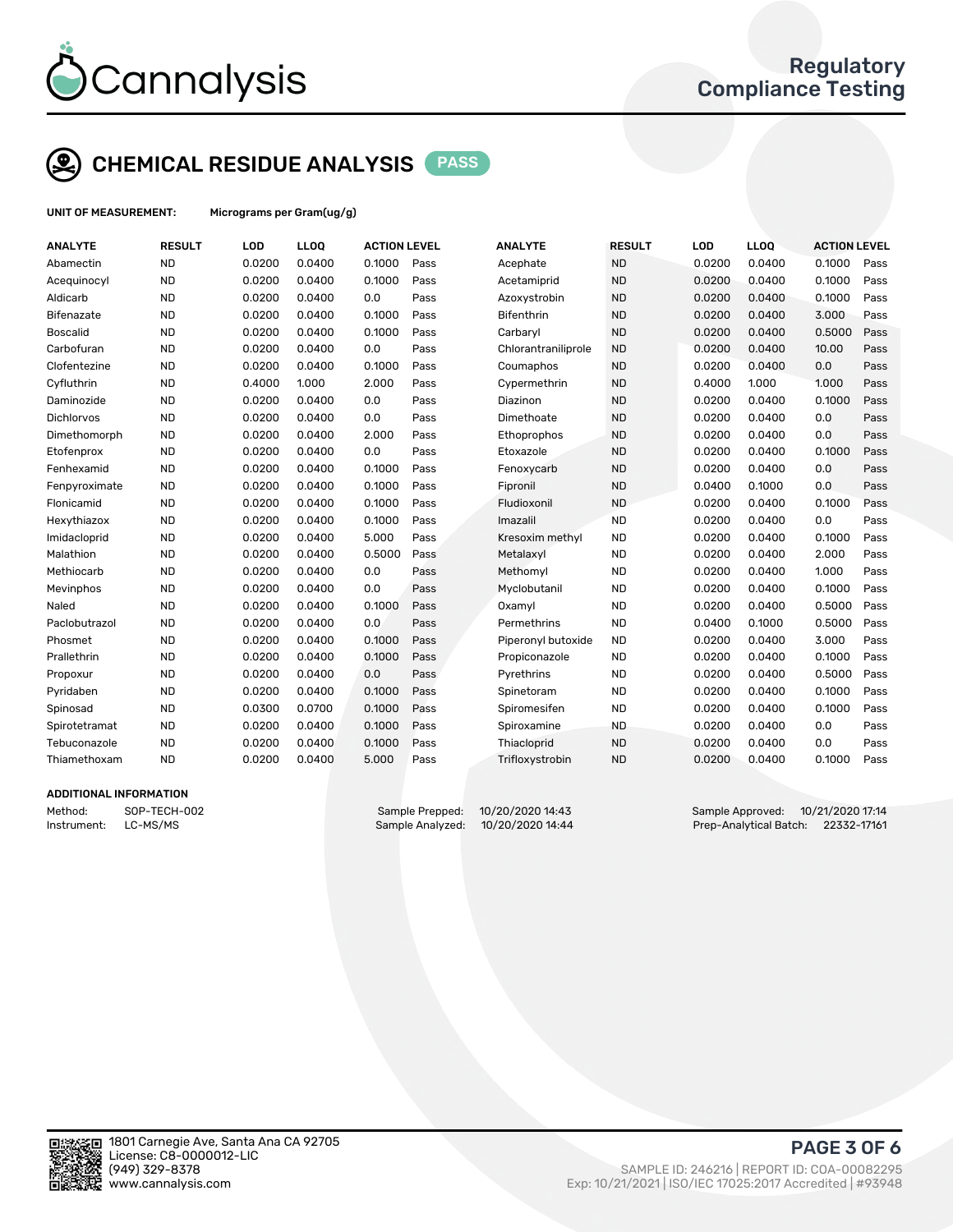

### CHEMICAL RESIDUE GC ANALYSIS PASS

| UNIT OF MEASUREMENT: | Microg |
|----------------------|--------|
|                      |        |

yrams per Gram(ug/g)

| <b>ANALYTE</b>         | <b>RESULT</b>            | <b>LOD</b> | <b>LLOO</b> | <b>ACTION LEVEL</b> |                                     | <b>ANALYTE</b>                       | <b>RESULT</b> | <b>LOD</b>       | <b>LLOO</b>            | <b>ACTION LEVEL</b>             |      |
|------------------------|--------------------------|------------|-------------|---------------------|-------------------------------------|--------------------------------------|---------------|------------------|------------------------|---------------------------------|------|
| Captan                 | <b>ND</b>                | 0.1000     | 0.2000      | 0.7000              | Pass                                | Chlordane                            | <b>ND</b>     | 0.0109           | 0.0136                 | 0.0                             | Pass |
| Methyl parathion       | <b>ND</b>                | 0.0400     | 0.1000      | 0.0                 | Pass                                | <b>PCNB</b>                          | <b>ND</b>     | 0.0200           | 0.0400                 | 0.1000                          | Pass |
| Chlorfenapyr           | <b>ND</b>                | 0.0800     | 0.1000      | 0.0                 | Pass                                | Chlorpyrifos                         | <b>ND</b>     | 0.0800           | 0.1000                 | 0.0                             | Pass |
| ADDITIONAL INFORMATION |                          |            |             |                     |                                     |                                      |               |                  |                        |                                 |      |
| Method:<br>Instrument: | SOP-TECH-010<br>GC-MS/MS |            |             |                     | Sample Prepped:<br>Sample Analyzed: | 10/20/2020 14:42<br>10/20/2020 14:44 |               | Sample Approved: | Prep-Analytical Batch: | 10/21/2020 17:12<br>22333-17162 |      |

### RESIDUAL SOLVENT ANALYSIS PASS

UNIT OF MEASUREMENT: Micrograms per Gram(ug/g)

| <b>ANALYTE</b>       | <b>RESULT</b>                                                                                                                                                                          | LOD    | <b>LLOO</b> | <b>ACTION LEVEL</b> |      | <b>ANALYTE</b>           | <b>RESULT</b> | LOD    | <b>LLOO</b> | <b>ACTION LEVEL</b> |      |
|----------------------|----------------------------------------------------------------------------------------------------------------------------------------------------------------------------------------|--------|-------------|---------------------|------|--------------------------|---------------|--------|-------------|---------------------|------|
| Acetone              | <lloo< td=""><td>5.000</td><td>250.0</td><td>5000</td><td>Pass</td><td>Acetonitrile</td><td><b>ND</b></td><td>5.000</td><td>50.00</td><td>410.0</td><td>Pass</td></lloo<>              | 5.000  | 250.0       | 5000                | Pass | Acetonitrile             | <b>ND</b>     | 5.000  | 50.00       | 410.0               | Pass |
| Benzene              | <b>ND</b>                                                                                                                                                                              | 0.5000 | 1.000       | 1.000               | Pass | <b>Butane</b>            | <b>ND</b>     | 76.80  | 96.00       | 5000                | Pass |
| Chloroform           | <b>ND</b>                                                                                                                                                                              | 0.5000 | 1.000       | 1.000               | Pass | Ethanol                  | <b>ND</b>     | 10.00  | 50.00       | 5000                | Pass |
| <b>Ethyl Acetate</b> | <b>ND</b>                                                                                                                                                                              | 5.000  | 50.00       | 5000                | Pass | <b>Ethyl Ether</b>       | <b>ND</b>     | 25.00  | 50.00       | 5000                | Pass |
| Ethylene oxide       | <b>ND</b>                                                                                                                                                                              | 0.5000 | 1.000       | 1.000               | Pass | Heptane                  | <b>ND</b>     | 1.000  | 5.000       | 5000                | Pass |
| Hexane               | <lloo< td=""><td>0.5000</td><td>5.000</td><td>290.0</td><td>Pass</td><td><b>Isopropyl Alcohol</b></td><td><b>ND</b></td><td>5.000</td><td>50.00</td><td>5000</td><td>Pass</td></lloo<> | 0.5000 | 5.000       | 290.0               | Pass | <b>Isopropyl Alcohol</b> | <b>ND</b>     | 5.000  | 50.00       | 5000                | Pass |
| Methanol             | <b>ND</b>                                                                                                                                                                              | 10.00  | 50.00       | 3000                | Pass | Methylene chloride       | <b>ND</b>     | 0.5000 | 1.000       | 1.000               | Pass |
| Pentane              | <b>ND</b>                                                                                                                                                                              | 1.000  | 50.00       | 5000                | Pass | Propane                  | <b>ND</b>     | 16.00  | 20.00       | 5000                | Pass |
| Toluene              | <b>ND</b>                                                                                                                                                                              | 0.5000 | 1.000       | 890.0               | Pass | Xvlenes                  | <b>ND</b>     | 6.000  | 100.0       | 2170                | Pass |
| Trichloroethylene    | <b>ND</b>                                                                                                                                                                              | 0.2500 | 1.000       | 1.000               | Pass | 1.2-Dichloroethane       | <b>ND</b>     | 0.5000 | 1.000       | 1.000               | Pass |
|                      |                                                                                                                                                                                        |        |             |                     |      |                          |               |        |             |                     |      |

#### ADDITIONAL INFORMATION

Method: SOP-TECH-021 Sample Prepped: 10/20/2020 17:28 Sample Approved: 10/21/2020 14:48<br>Instrument: HS-GC-MS/FID Sample Analyzed: 10/20/2020 17:29 Prep-Analytical Batch: 22334-17180 Prep-Analytical Batch: 22334-17180



UNIT OF MEASUREMENT: Cycle Threshold (Ct)

| <b>ANALYTE</b>                        | <b>RESULT</b>          | LOD   | <b>LLOO</b> | <b>ACTION LEVEL</b> |                  | <b>ANALYTE</b> | <b>RESULT</b> | LOD              | <b>LLOO</b>      |     | <b>ACTION LEVEL</b> |
|---------------------------------------|------------------------|-------|-------------|---------------------|------------------|----------------|---------------|------------------|------------------|-----|---------------------|
| A.fumigatus                           | <b>ND</b>              | 33.00 | 0.0         | 0.0                 | Pass             | A. flavus      | <b>ND</b>     | 33.00            | 0.0              | 0.0 | Pass                |
| A. niger                              | <b>ND</b>              | 33.00 | 0.0         | 0.0                 | Pass             | A. terreus     | <b>ND</b>     | 33.00            | 0.0              | 0.0 | Pass                |
| <b>STEC</b>                           | <b>ND</b>              | 33.00 | 0.0         | 0.0                 | Pass             | Salmonella spp | <b>ND</b>     | 33.00            | 0.0              | 0.0 | Pass                |
|                                       | ADDITIONAL INFORMATION |       |             |                     |                  |                |               |                  |                  |     |                     |
| Method:<br>SOP-TECH-016, SOP-TECH-022 |                        |       |             | Sample Prepped:     | 10/21/2020 06:15 |                |               | Sample Approved: | 10/21/2020 17:28 |     |                     |

Instrument: qPCR Sample Analyzed: 10/21/2020 06:17 Prep-Analytical Batch: 22355-17185

PAGE 4 OF 6

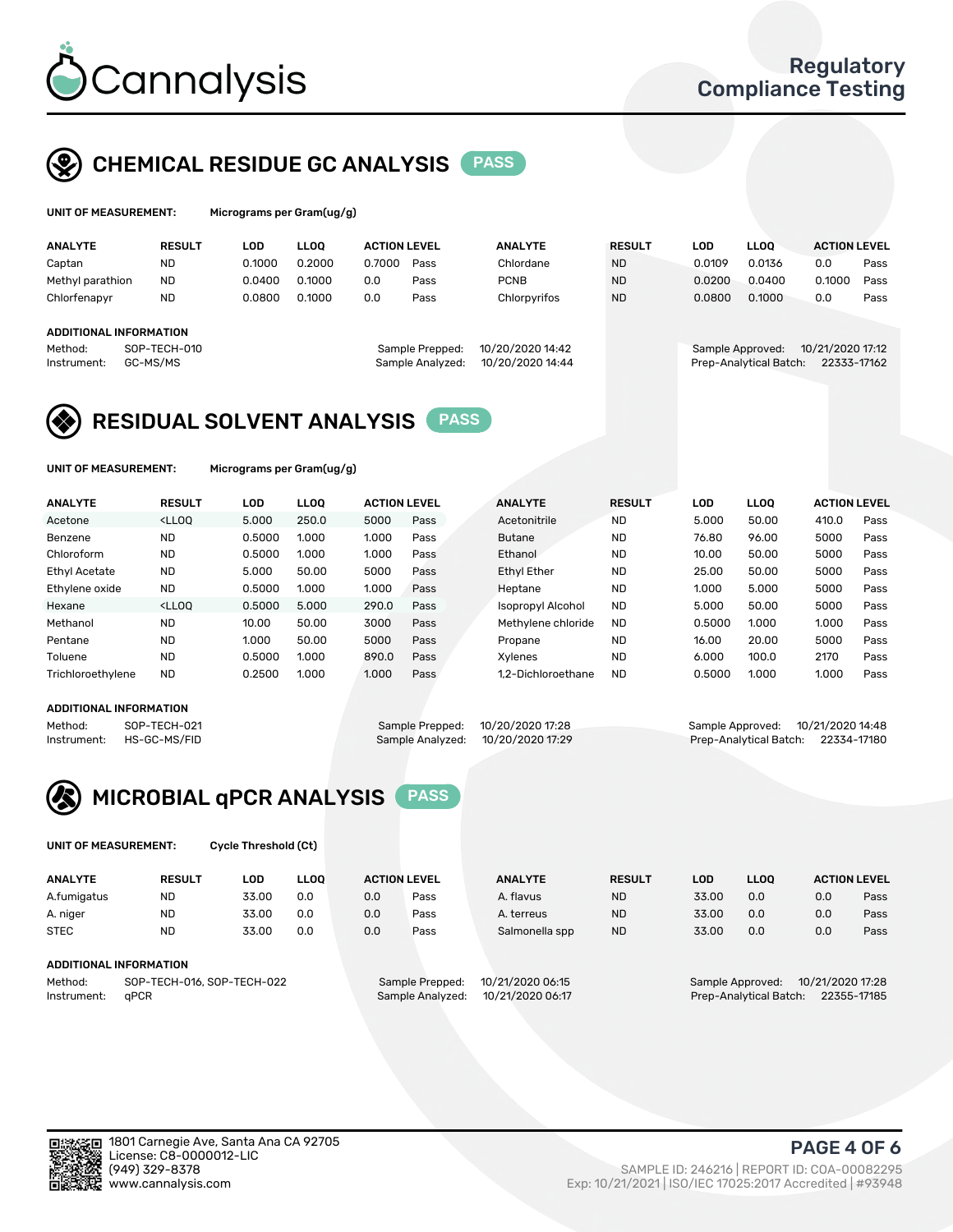



UNIT OF MEASUREMENT: Micrograms per Kilogram(ug/kg)

| UNIT OF MEASUREMENT:                                                              |                                                                                                                                                                              | Micrograms per Gram(ug/g) |             |                     |                                     |                                      |               |            |                                            |                                 |      |
|-----------------------------------------------------------------------------------|------------------------------------------------------------------------------------------------------------------------------------------------------------------------------|---------------------------|-------------|---------------------|-------------------------------------|--------------------------------------|---------------|------------|--------------------------------------------|---------------------------------|------|
| <b>ANALYTE</b>                                                                    | <b>RESULT</b>                                                                                                                                                                | <b>LOD</b>                | <b>LLOO</b> | <b>ACTION LEVEL</b> |                                     | <b>ANALYTE</b>                       | <b>RESULT</b> | <b>LOD</b> | <b>LLOO</b>                                | <b>ACTION LEVEL</b>             |      |
| Arsenic                                                                           | <b>ND</b>                                                                                                                                                                    | 0.0200                    | 0.0500      | 0.2000              | Pass                                | Cadmium                              | <b>ND</b>     | 0.0050     | 0.0500                                     | 0.2000                          | Pass |
| Lead                                                                              | <lloo< td=""><td>0.0100</td><td>0.0500</td><td>0.5000 Pass</td><td></td><td>Mercury</td><td><b>ND</b></td><td>0.0030</td><td>0.0500</td><td>0.1000</td><td>Pass</td></lloo<> | 0.0100                    | 0.0500      | 0.5000 Pass         |                                     | Mercury                              | <b>ND</b>     | 0.0030     | 0.0500                                     | 0.1000                          | Pass |
| <b>ADDITIONAL INFORMATION</b><br>SOP-TECH-013<br>Method:<br>ICP-MS<br>Instrument: |                                                                                                                                                                              |                           |             |                     | Sample Prepped:<br>Sample Analyzed: | 10/21/2020 12:39<br>10/21/2020 15:03 |               |            | Sample Approved:<br>Prep-Analytical Batch: | 10/21/2020 22:16<br>22359-17217 |      |
| (業)<br><b>MYCOTOXINS ANALYSIS</b><br><b>PASS</b>                                  |                                                                                                                                                                              |                           |             |                     |                                     |                                      |               |            |                                            |                                 |      |

| <b>ANALYTE</b>                | <b>RESULT</b> | LOD             | <b>LLOO</b> | <b>ACTION LEVEL</b> |      | <b>ANALYTE</b>   | <b>RESULT</b> | LOD.             | <b>LLOO</b> | <b>ACTION LEVEL</b> |      |
|-------------------------------|---------------|-----------------|-------------|---------------------|------|------------------|---------------|------------------|-------------|---------------------|------|
| Aflatoxin B1                  | ND            | 1.000           | 2.000       | N/A                 |      | Aflatoxin B2     | <b>ND</b>     | 2.000            | 5.000       |                     | N/A  |
| Aflatoxin G1                  | <b>ND</b>     | 2.000           | 5.000       | N/A                 |      | Aflatoxin G2     | <b>ND</b>     | 2.000            | 5.000       |                     | N/A  |
| <b>Total Aflatoxins</b>       | <b>ND</b>     | 10.00           | 14.00       | 20.00               | Pass | Ochratoxin A     | <b>ND</b>     | 1.000            | 2.000       | 20.00               | Pass |
|                               |               |                 |             |                     |      |                  |               |                  |             |                     |      |
| <b>ADDITIONAL INFORMATION</b> |               |                 |             |                     |      |                  |               |                  |             |                     |      |
| SOP-TECH-020<br>Method:       |               | Sample Prepped: |             | 10/20/2020 13:55    |      | Sample Approved: |               | 10/21/2020 15:21 |             |                     |      |

## Instrument: LC-MS/MS Sample Analyzed: 10/20/2020 13:55 Prep-Analytical Batch: 22330-17157

### FILTH & FOREIGN MATERIAL ANALYSIS PASS

| UNIT OF MEASUREMENT: | Filth |
|----------------------|-------|
|                      |       |

and Foreign Matter (%)

| <b>ANALYTE</b>                    | <b>RESULT</b> | LOD | <b>LLOO</b> | <b>ACTION LEVEL</b>                  |                 | <b>ANALYTE</b>   | <b>RESULT</b>                         | <b>LOD</b> | <b>LLOO</b>      | <b>ACTION LEVEL</b> |      |
|-----------------------------------|---------------|-----|-------------|--------------------------------------|-----------------|------------------|---------------------------------------|------------|------------------|---------------------|------|
| IF RH ME                          | <b>ND</b>     | 0.0 | 0.0         | 3.000                                | Pass            | <b>IFM</b>       | <b>ND</b>                             | 0.0        | 0.0              | 25.00               | Pass |
| Mold                              | <b>ND</b>     | 0.0 | 0.0         | 25.00                                | Pass            | <b>SSCD</b>      | <b>ND</b>                             | 0.0        | 0.0              | 25.00               | Pass |
| ADDITIONAL INFORMATION<br>Method: | SOP-TECH-009  |     |             |                                      | Sample Prepped: | 10/20/2020 16:16 |                                       |            | Sample Approved: | 10/20/2020 16:21    |      |
| Instrument:<br>Visual Inspection  |               |     |             | 10/20/2020 16:17<br>Sample Analyzed: |                 |                  | Prep-Analytical Batch:<br>22352-17166 |            |                  |                     |      |